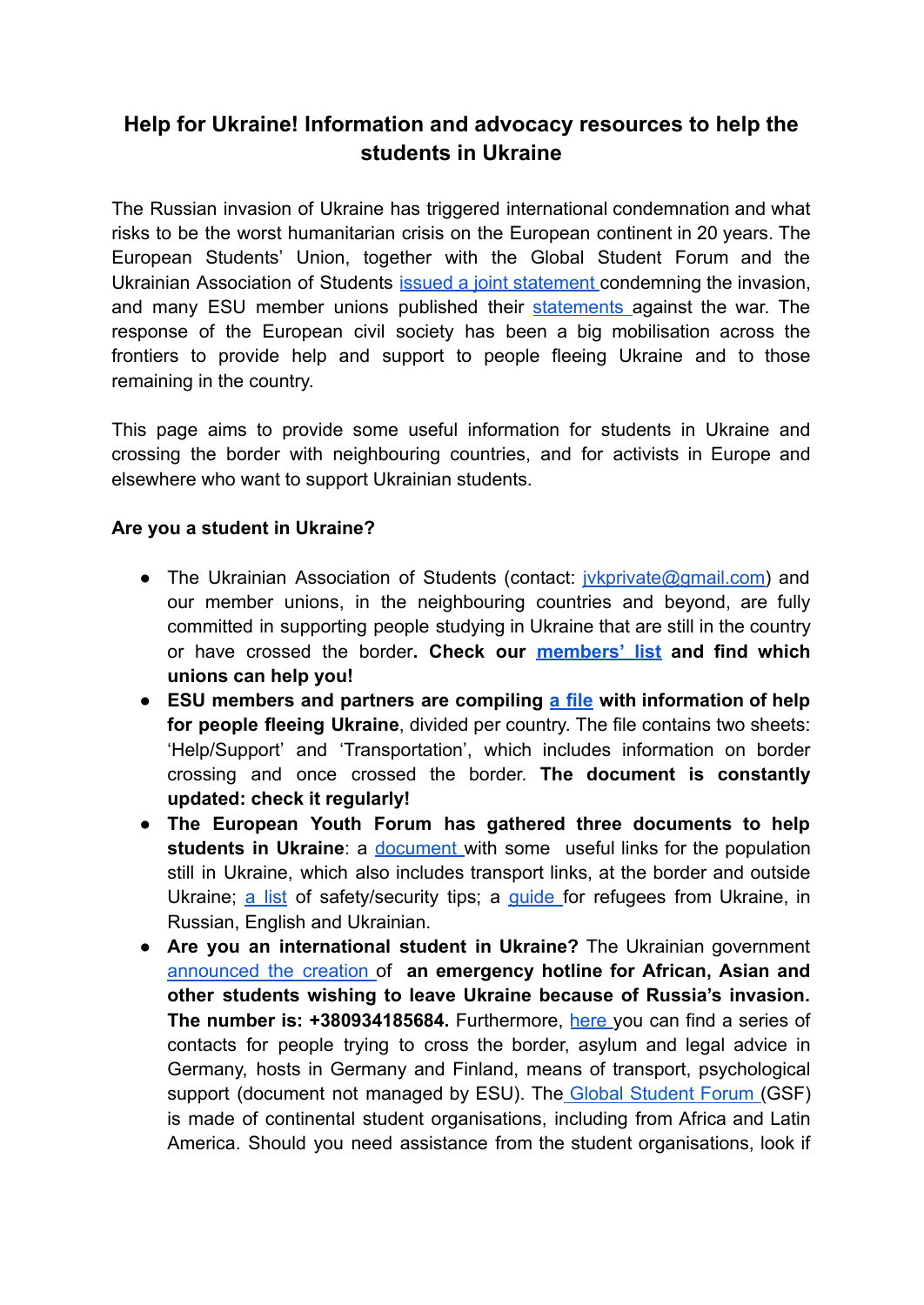the union of your country is [member](https://www.globalstudentforum.org/about/membership/) of GSF. **You can contact GSF at steering.committee@globalstudentforum.org.**

## **Would you like to support Ukrainian students?**

- **Look for associations organising donations, giving voluntary help, sending humanitarian aid to Ukraine.** In particular, for the organisation of humanitarian help and convoys, get in touch with the Red Cross of your country [\(here](https://redcross.eu/about/our-members) the contacts of the EU Member States' and Nordic Red Cross offices).
- **Donate**: the Ukrainian Association of Students have started a bank account to support the Ukrainian efforts of these moments. UAS is committed to use your funds in accordance with your wish (for instance, donations with the subject 'Humanitarian aid' will be used only for humanitarian purposes), based on their best conscience and knowledge of the situation. UAS is ready to provide details of future funds movement to ensure full transparency. More details on how to donate to UAS [here](https://drive.google.com/file/d/16Xg_8tjTu_51R_AZ8rp99x9ah2Y0nqOa/view?usp=sharing). Furthermore, the Eastern Partnership Civil Society Forum gathered a series of organisations open for funds, specifying the different aims of these associations: more info [here](https://www.facebook.com/EaP.Civil.Society.Forum/photos/a.479536162663/10160204147097664/).
- **Join a demonstration**: you can see [here](https://standwithukraine.live/) the demonstrations near you, or you can organise one and register it.
- **Demand that your Ministries, Higher Education and Institutions do their part in welcoming students and academics leaving Ukraine (and ukranian stduents abroad) in pursuing their academic life**: you can take inspiration from the joint [statement](https://www.esu-online.org/wp-content/uploads/2022/03/Use-of-the-University-resources-Russian-invasion-of-Ukraine-1.pdf) by ESU and several European and international youth and Higher Education organisations. Ask ESU or GSF to cosign your demands and support you in addressing your instiutions/ministeries .
	- The Ukrainian Association of Students published an [appeal](https://drive.google.com/file/d/1YqHTSbeMRlHB20YDWyPA5bKr2kp9giC7/view?usp=sharing) to the Ministries of Higher Education of the European Higher Education Area and to the European organisations in Higher Education. If you share those demands, you can send it to your Ministry. **ESU supports the suspension of Russia and Belarus from the European Higher Education Area to cease contact and cooperation with any central government agency of Russia or any other country that actively supports the Russian invasion of Ukraine and to ensure that they only engage in cooperation with organisations and institutions from Russia where these are clearly based on shared European values.**
	- **○** We recognize the courage shown by those members of Russian civil society who are engaging in protest against the Russian invasion of Ukraine, in spite of great personal risk and ask all members and consultative members of the EHEA to offer support and protection to